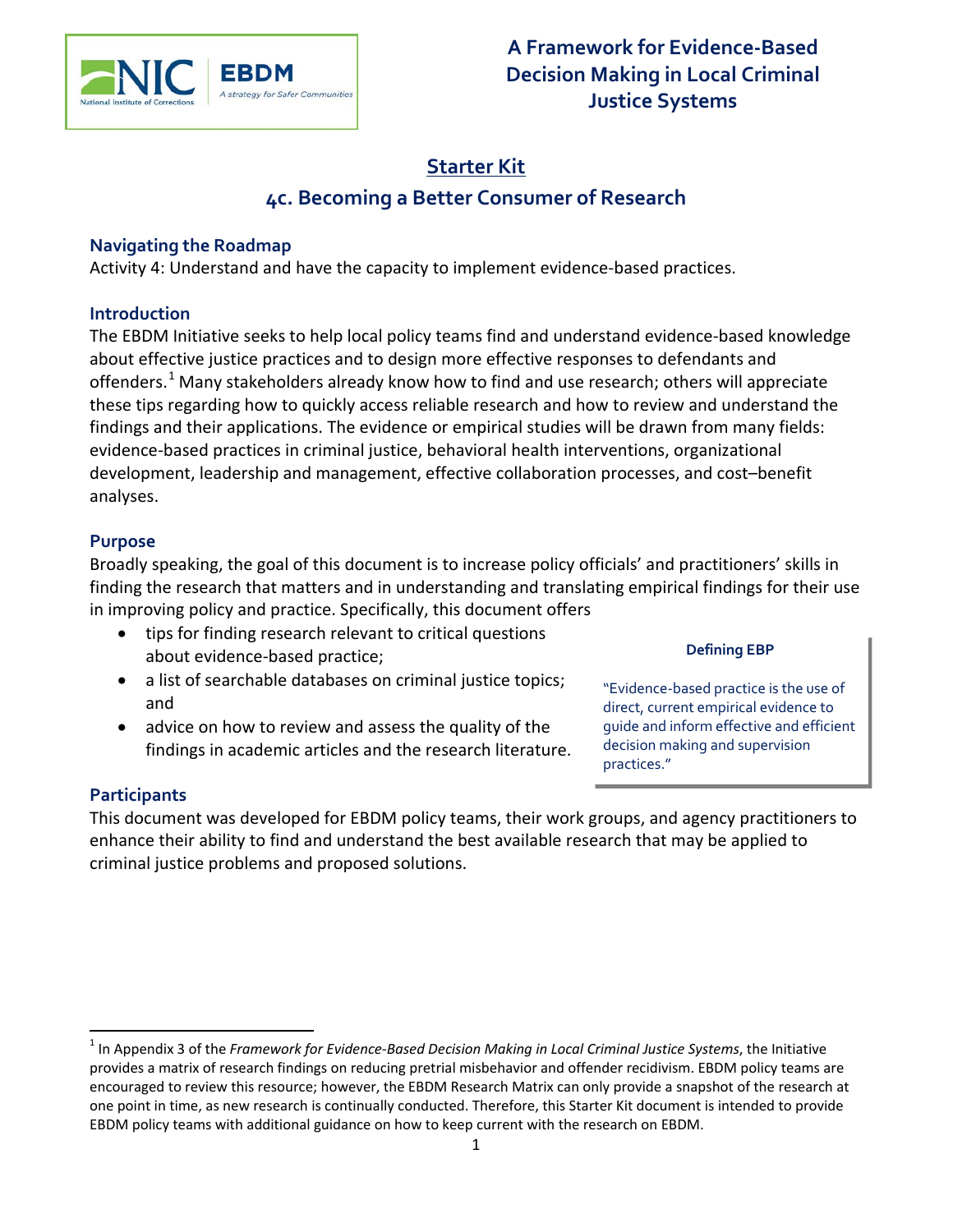# Step 1: Look in the Right Places to Find the Evidence that Matters

Where should the discerning consumer begin the search for evidence-based policies and programs and answers to specific research questions? The answer is three-fold: the Web, written literature, and experienced colleagues from your local and state criminal justice systems and from national networks of professionals.

### *Websites that Filter the Information for You: Evidence-Based Program Databases*

Websites designed specifically to summarize research in one or more criminal justice practice areas are an excellent place to begin the search for information on effective programs and policies. A growing number of government agencies, academic institutions, and professional groups maintain these databases as a service to criminal justice professionals and the public. These organizations

- formulate evaluation criteria for assessing the strength of research findings;
- employ experts to review multiple studies of research on programs in a single area; and
- indicate which programs are shown to be effective (and at what level of rigor or confidence).

Some of these websites specialize in "systematic reviews" (also called meta-analytic reviews) of the literature regarding specific research questions and program areas. As the Center for Evidence-Based Crime Policy at George Mason University explains, systematic reviews "summarize the best available evidence on a specific topic using transparent, comprehensive search strategies to find a broad range of published and unpublished research, explicit criteria for including comparable studies, systematic coding and analysis, and often quantitative methods for producing an overall indicator of effectiveness."<sup>[2](#page-0-1)</sup>

A partial list of evidence-based program databases in criminal justice follows:<sup>[3](#page-1-0)</sup>

• The Campbell Collaboration, The Crime and Justice Coordinating Group (CCJG) is an international network of researchers that prepares and disseminates systematic reviews of high-quality research on methods to reduce crime and delinquency and to improve the quality of justice.

[www.campbellcollaboration.org/crime\\_and\\_justice/](http://www.campbellcollaboration.org/crime_and_justice/)

- The Center for the Study of the Prevention of Violence, University of Colorado, maintains a website, Blueprints for Violence Prevention, on evaluated programs to prevent adolescent violence, aggression, and delinquency. [www.colorado.edu/cspv/blueprints/](http://www.colorado.edu/cspv/blueprints/)
- George Mason University's Center for Evidence-based Crime Policy offers a number of services, including

#### **A Website Caution**

The consumer of website research summaries should be careful to not take the information at face value. Definitions as to what constitutes evidence, methodological soundness, and robust findings can vary significantly.

Furthermore, researchers do not always agree on what can be concluded from a research study. While some website authors make transparent attempts to give the user an accurate description of research findings, it is up to the user to exercise judgment. It is recommended that the user seek corroborating information to increase confidence in the relative strength of the research and its implications

<span id="page-1-1"></span> <sup>2</sup> http://gunston.gmu.edu/cebcp/Reviews.html

<span id="page-1-0"></span><sup>&</sup>lt;sup>3</sup> Adapted from Fink, 2008.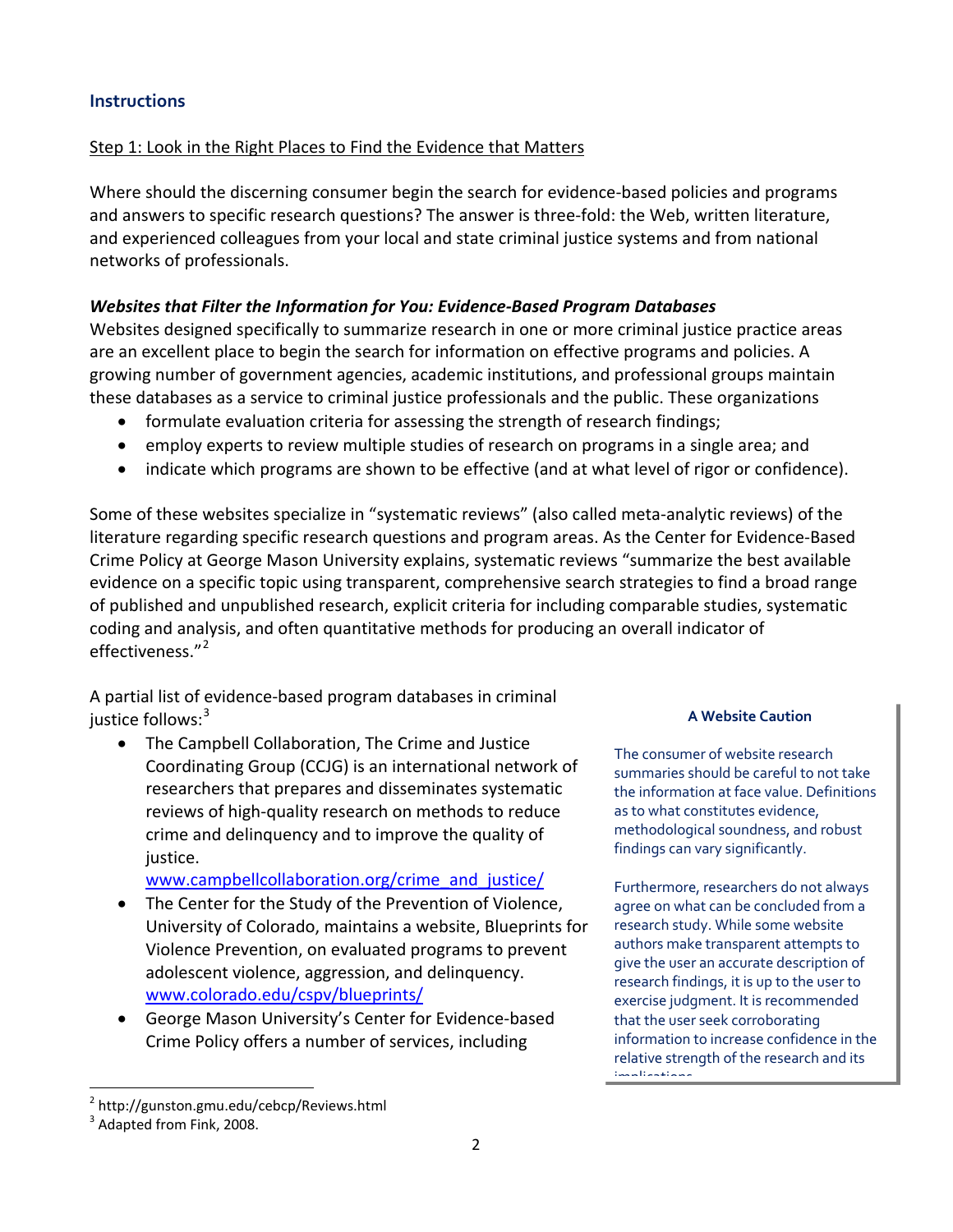systematic reviews, research on crime and place, and a summary (matrix) of evidence-based policing practices.<http://gunston.gmu.edu/cebcp/>

- Substance Abuse and Metal Health Services Administration's (SAMSHA) National Registry of Evidence-based Programs and Practices (NREPP) provides a database of [more than 190](http://nrepp.samhsa.gov/ViewAll.aspx)  [interventions](http://nrepp.samhsa.gov/ViewAll.aspx) supporting mental health promotion, substance abuse prevention, and mental health and substance abuse treatment. [www.nrepp.samhsa.gov](http://www.nrepp.samhsa.gov/)
- U.S. Department of Justice, Office of Justice Programs' Crime Solutions' website provides research on program effectiveness; easily understandable ratings (effective, promising, and no effects) that indicate whether a program achieves its goal; and key program information and research findings. [www.crimesolutions.gov](http://www.crimesolutions.gov/)

# *Websites that Provide Bibliographic Databases*

These websites, which provide a listing of hundreds of studies, are often maintained by government agencies and universities. Prominent among these in the criminal justice field are the following:

- The National Criminal Justice Reference Service (NCJRS), supported by the U.S. Department of Justice, Office of Justice Programs.<https://ncjrs.gov/>
- The National Institute of Corrections Information Center. [www.nicic.org](http://www.nicic.org/)
- Correctional Services of Canada.<http://www.csc-scc.gc.ca/text/rsrch-eng.shtml>

# *Websites that Provide Summaries of Research and Practical Guidance*

Some universities, state criminal justice agencies, and professional organizations also run websites that summarize the research on effective criminal justice practice and/or provide guidance to users. While not as extensive as bibliographic databases, these websites focus their publications on the critical issues of most concern to policymakers and practitioners. A partial list follows:

- Center for Evidence-Based Crime Policy.<http://gemini.gmu.edu/cebcp>
- Correctional Treatment Evaluations, Texas Christian University, Institute for Behavioral Research. This national research center for addiction treatment studies in community and correctional settings provides access to over 700 resources on its website. <http://www.ibr.tcu.edu/>
- National Implementation Research Network. This website contains research on the successful implementation of new processes within organizations and systems.<http://nirn.fpg.unc.edu/>
- Stanford University, Evidence-Based Management. This website specializes in evidence directly related to the management of agencies[. http://www.evidence](http://www.evidence-basedmanagement.com/)[basedmanagement.com/](http://www.evidence-basedmanagement.com/)
- University of Cincinnati School of Criminal Justice. This university-based site contains a number of research studies regarding the use of evidence in correctional interventions. <http://www.uc.edu/ccjr/reports.html>
- Washington State Institute for Public Policy. This website contains a number of helpful studies on what is or is not an effective intervention for reducing recidivism and costs. It is perhaps best known for its cost-benefit studies.<http://www.wsipp.wa.gov/>

### *Your Colleagues*

Often an efficient way to check out the results of web-based and library searches is to ask experienced colleagues in your state and local jurisdiction and in national networks for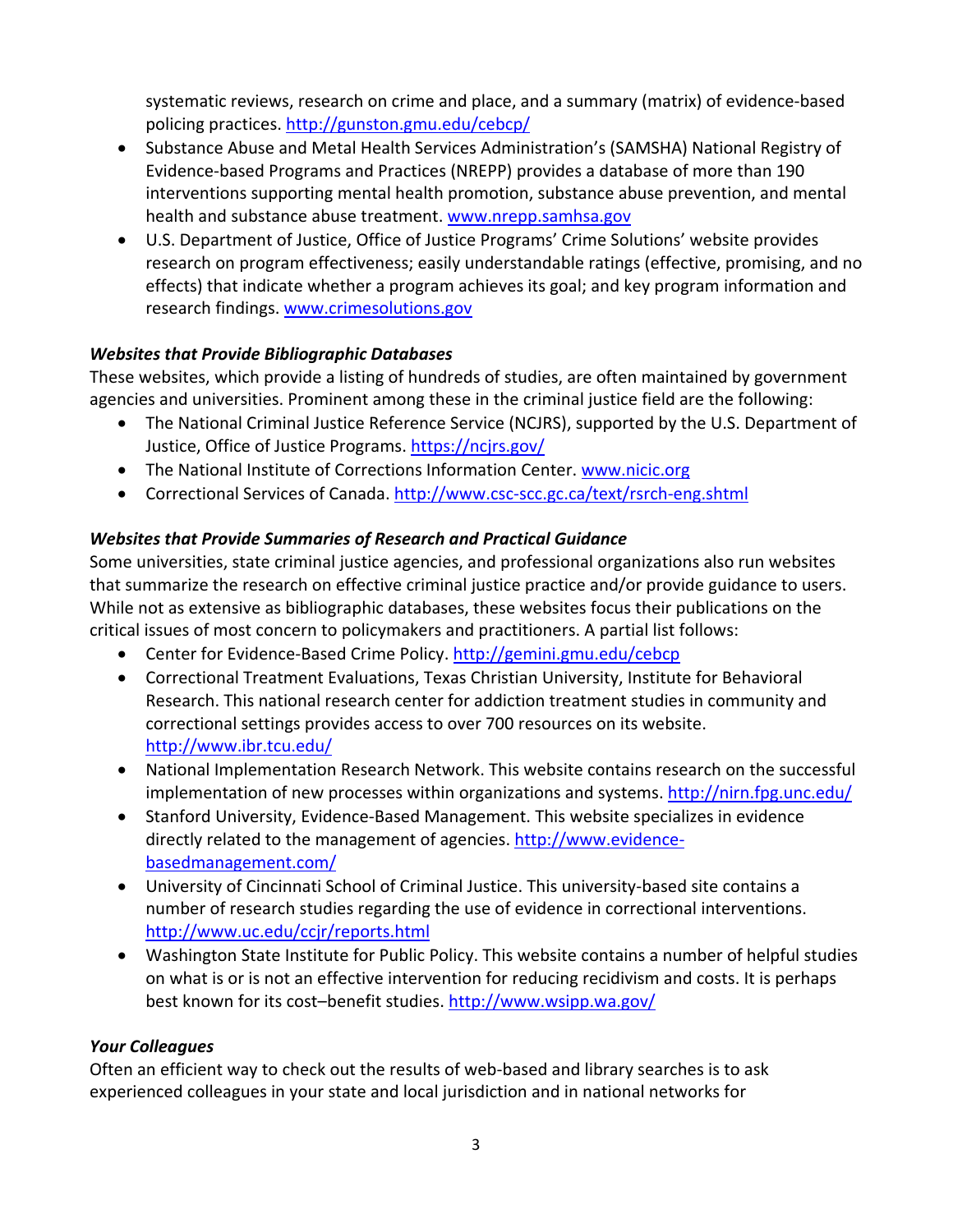recommendations regarding the latest and most reliable research. This strategy helps triangulate or hone in on the best studies.

Further, when identifying a journal article that appears useful but for which a subscription is required, contact colleagues at nearby colleges and universities and inquire about their ability to access the article from their library and provide a single copy for your review. (Be careful to not copy, distribute, or otherwise violate copyright laws.)

An increasing number of states support websites that summarize evidence-based research and practical guidance that is directly relevant to their criminal justice constituents and agencies. The websites may be hosted by a state criminal justice agency or university. Your colleagues will know how to access these sites.

### Step 2: Evaluate Research Quality

What criteria should be used to decide if program evidence has been collected and analyzed according to high quality research standards? As Hess and Savadsky (2009) emphasize in their article "Evaluation Research for Policy Development," all evidence is not created equally. Familiarity with a few key concepts can help policymakers wade through the growing body of information and make better-informed decisions about what is reliable. Following are a few tips about how to read the research literature and evaluate its quality:<sup>[4](#page-1-1)</sup>

• **Understand the target population of the study and consider its relationship to the target population under consideration in your jurisdiction.** Pay attention to sample size and sample selection. In general, larger samples provide more reliable data; however, there is no one hard and fast rule about sample size. The sample size may vary according to the purpose of the study, overall population, sampling error, and so forth.

• **Consider the context.** What works in one place or for one population may not work for another (e.g., a study completed in a small, rural state with unique characteristics may not be applicable to a large, densely populated state with a

different offender profile and justice system challenges). In addition, the context of one study cannot necessarily be transferred to other settings. An often-quoted study examined successful program results and found that 15% of the outcome was derived from the intervention itself (e.g., cognitive program, didactic intervention, or therapeutic community) and 30% from the working

#### **All Research is Not Created Equal**

"The golden rule here is to recognize that everything promoted as 'research' is not equally reliable or useful." – Hess & Savadsky, 2009

alliance with the individual providing the service.<sup>[5](#page-3-0)</sup> However, the study was not carried out with correctional clients. The results *could* be valid across populations but until that hypothesis is tested, caution must be exercised about its applicability to the correctional population.

• **Be cautious about assertions of causality.** Correlation does not mean causation; an intervention may be *related* to a certain outcome but may not be responsible for that

 $4$  Adapted from Hess & Savadsky, 2009.

<span id="page-3-1"></span><span id="page-3-0"></span> $<sup>5</sup>$  Wampold, 2001.</sup>